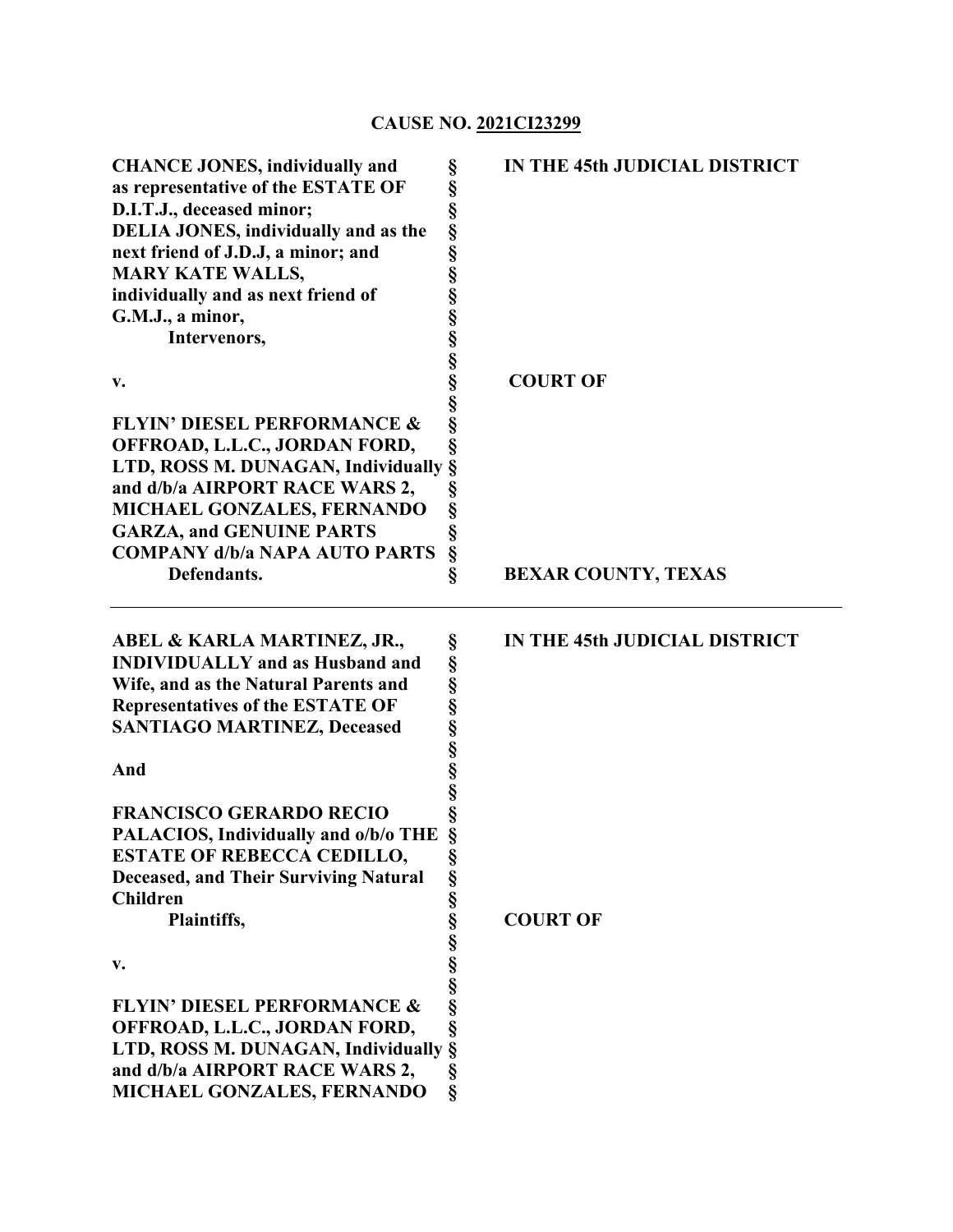## **INTERVENORS' ORIGINAL PETITION IN INTERVENTION AND REQUIRED DISCLOSURES**

#### **TO THE HONORABLE JUDGE OF SAID COURT:**

**COME NOW**, Intervenors, CHANCE JONES, individually and as the representative of the ESTATE OF D.I.T, deceased minor, DELIA JONES, individually and as the next friend of J.D.J., a minor, and MARY KATE WALLS, individually and as next friend of G.M.J., a minor, complaining of Defendants, FLYIN' DIESEL PERFORMANCE & OFFROAD, L.L.C., JORDAN FORD, LTD, ROSS DUNAGAN, Individually and doing business as AIRPORT RACE WARS 2, MICHAEL GONZALEZ, FERNANDO GARZA, and GENUINE PARTS COMPANY doing business as NAPA AUTO PARTS, and for cause of action would respectfully show the Court the following:

#### **DISCOVERY PLAN**

1. Intervenors intend to conduct discovery under Level 3 of the *Texas Rule of Civil Procedure* 190.4 Discovery Control Plan.

#### **RULE 47 CLAIM FOR RELIEF**

2. Intervenors pleads, for the purposes of complying with Rule 47 only, that they seek monetary relief of more than \$1,000,000, including damages of any kind, penalties, costs, expenses, pre-judgment interest, and attorneys' fees. The amount of the Intervenors' damages is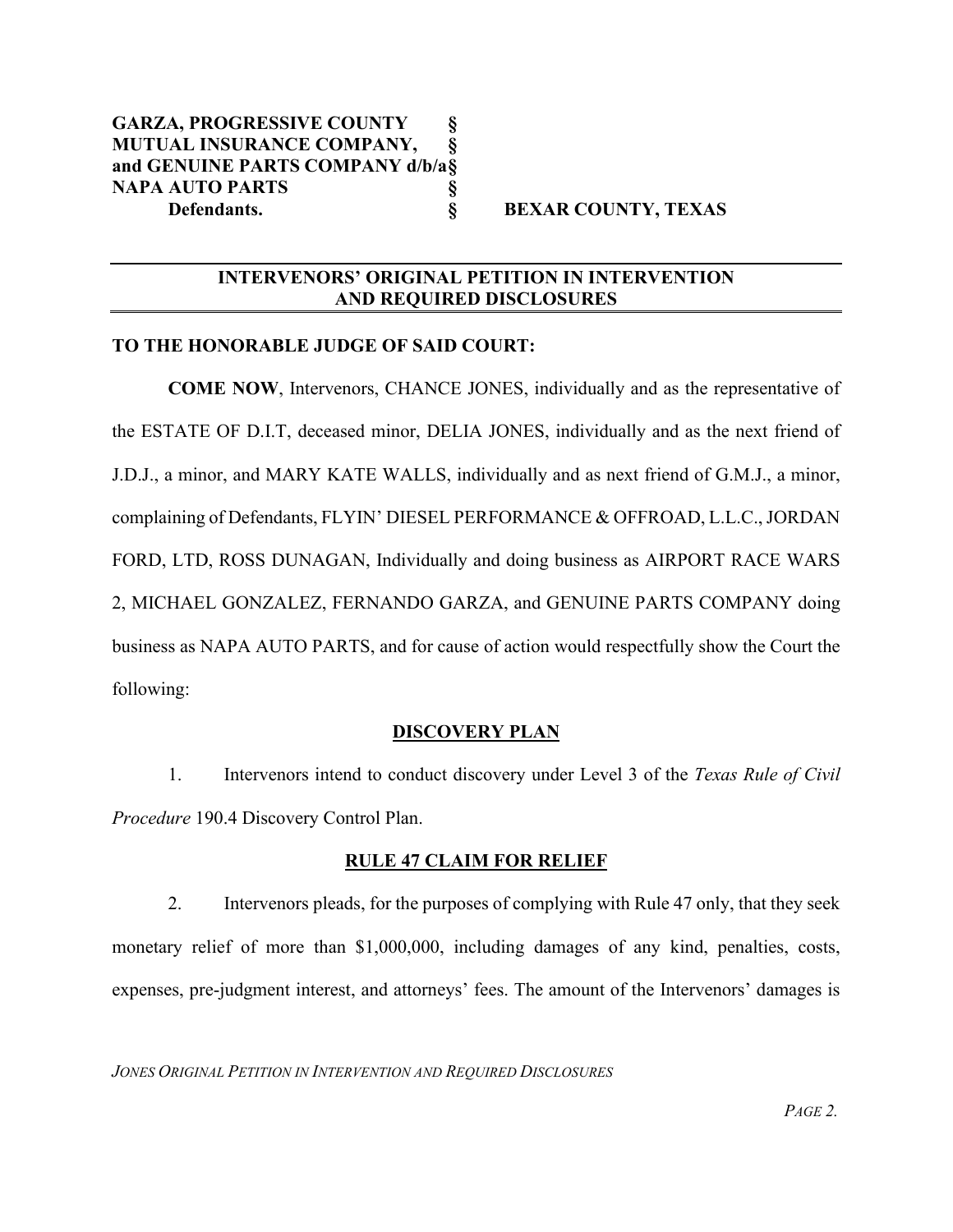substantial and well in excess of the jurisdictional minimums of this Court. Many elements of damage cannot be determined with mathematical precision. Furthermore, the determination of many of these elements of damage is peculiarly within the province of the jury. Intervenors do not at this time seek any certain amount of damages for any particular element of damage but would instead rely upon the collective wisdom of the jury to determine an amount that would fairly and reasonably compensate Intervenors. Intervenors reserve the right to amend this response to state an amount higher or lower or to ask the jury for a different amount that is supported by the evidence presented at trial. Intervenors also seek judgment for all other relief to which Intervenors are entitled.

#### **PARTIES**

3. Intervenor Chance Jones is an individual residing in Williamson County, Texas. He was severely injured in the crash and is the father of all the minor children injured. He brings claims for his personal injuries, his wrongful death claim for the death of his beloved son, D.I.T.J., and on behalf of the estate of D.I.T.J.

4. Intervenor Delia Jones is an individual residing in Williamson County, Texas. She is the mother of the deceased minor child, D.I.T.J. She brings an individual wrongful death claim for the death of her beloved son D.I.T.J. Ms. Jones is also the mother of minor Intervenor J.D.J., who was injured in the crash, and she brings both her individual claim for the medical expenses J.D.J. has and will incur until his 18<sup>th</sup> birthday and brings as "next friend" the claims of minor Intervenor, J.D.J. for his personal injuries from the crash.

*JONES ORIGINAL PETITION IN INTERVENTION AND REQUIRED DISCLOSURES* 5. Intervenor Mary Kate Walls is an individual residing in Williamson County, Texas. She was severely injured in the crash and is the mother of minor Intervenor, G.M.J., who was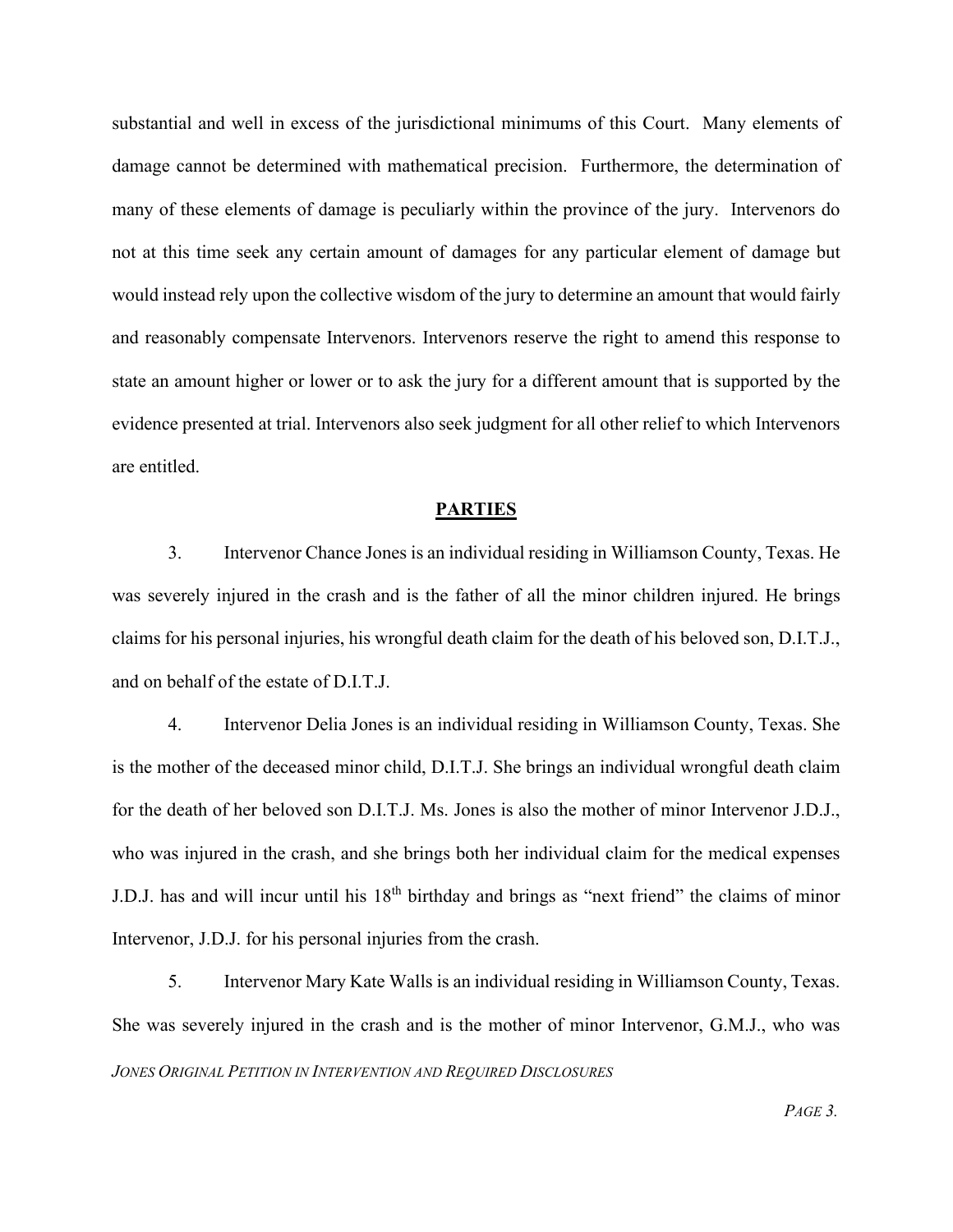injured in the crash. She brings her individual claims for her personal injuries and for the medical expenses G.M.J. has and will incur until her 18<sup>th</sup> birthday and brings as "next friend" the claims of minor Intervenor, G.M.J. for her personal injuries from the crash.

6. Defendant Flying Diesel Performance & Offroad, L.L.C. (referred to herein as FDP), is a Texas limited liability company, with its headquarters in Kerrville, Kerr County, Texas. Defendant FDP can be served through its registered agent, Ross M. Dunagan, at 2000 Airport Loop, Kerrville, TX 78028, or wherever he may be found. Citation for service of process is requested at this time.

7. Defendant Ross M. Dunagan is an individual who resides in Kerr County, Texas. Defendant Dunagan can be served at his regular place of business, Flying Diesel Performance & Offroad, LLC, located at 1994 Airport Loop, Kerrville, TX 78028 or at his residence, located at 1142 Lower Turtle Creek Rd., Unit R, Kerrville, TX 78028-8005. Citation for service of process is requested at this time.

8. Defendant Ross M. Dunagan d/b/a Airport Race Wars 2 is a sole proprietorship doing business in Texas that can be served at its regular place of business, 2000 Airport Loop, Kerrville, TX 78028 or wherever he may be found. Citation for service of process is requested at this time.

9. Defendant Michael Gonzales is an individual who resides in Tarrant County, Texas. He may be served at his residential address, which is located in Fort Worth, Texas, but otherwise unknown at this time, or wherever he may be found. Mr. Gonzales operated the vehicle involved in the crash at the time of the occurrence. Citation for service of process is requested at this time.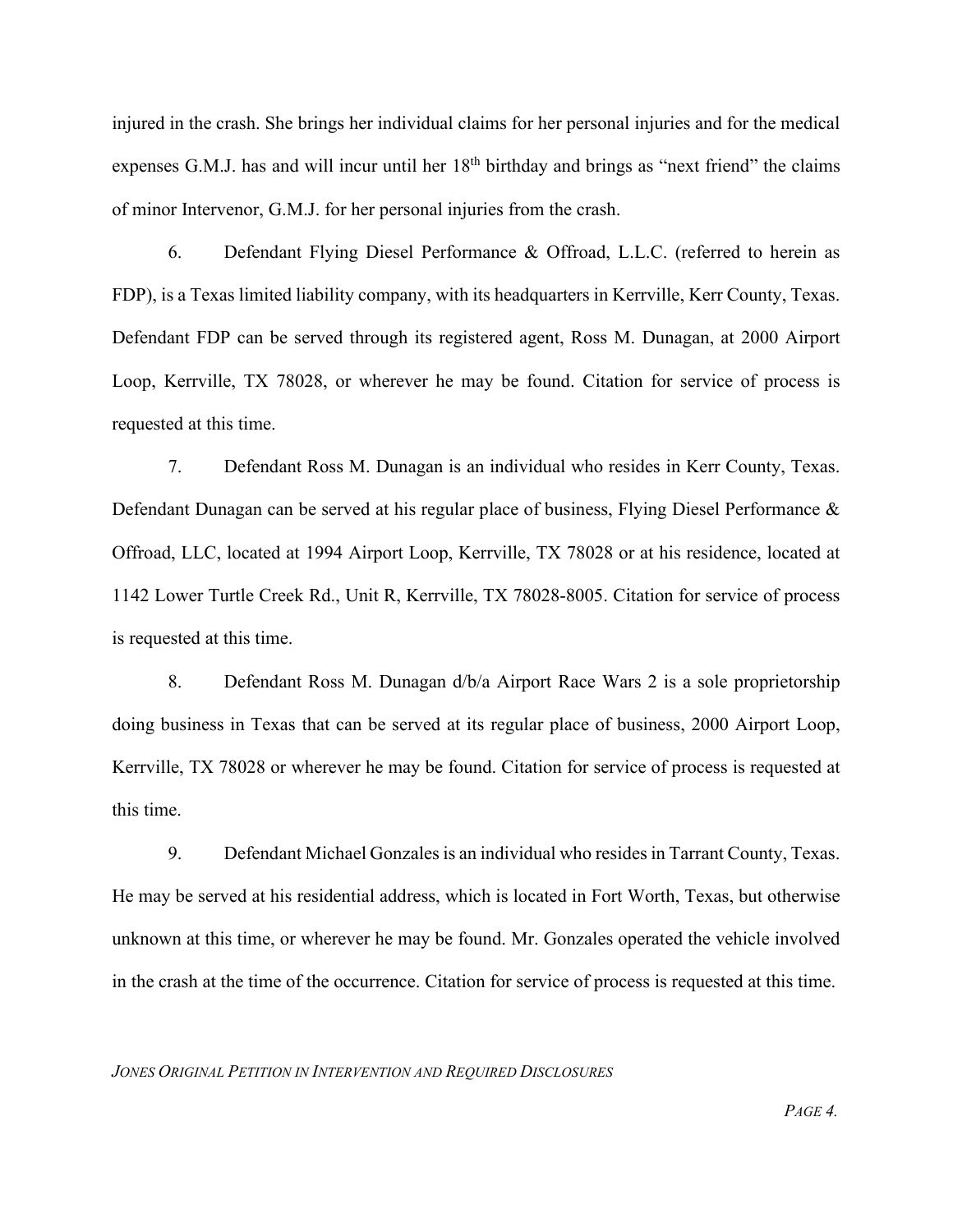10. Defendant Fernando Garza is an individual who resides in Tarrant County, Texas. He may be served at his residential address, which is located in Fort Worth, Texas, but otherwise unknown at this time, or wherever he may be found. Mr. Garza owns the vehicle involved in the occurrence in question. Citation for service of process is requested at this time.

11. Defendant Jordan Ford, LTD, is a company doing business in Texas that may be served with notice of this lawsuit by and through its registered agent for service, Mike Trompeter, or designated agent or employee authorized to accept service on his behalf, at 13010 IH-35 North, San Antonio, Texas 78233, or wherever he may be found. Citation for service of process is requested at this time.

12. Defendant Genuine Auto Parts Company d/b/a Napa Auto Parts is a company doing business in Texas that may be served with notice of this lawsuit by and through its registered agent for service, C T Corporation System, at 1999 Bryan Street, Suite 900, Dallas, Texas 75201. Citation for service of process is requested at this time.

#### **JURISDICTION AND VENUE**

*JONES ORIGINAL PETITION IN INTERVENTION AND REQUIRED DISCLOSURES* 13. Jurisdiction is proper in this Court because the amount in controversy is within the jurisdictional limits of the Court pursuant to Article V, Section 8 of the Texas Constitution and Section 24.007 of the Texas Government Code. Venue is proper in Bexar County, Texas pursuant to Section 15.002(a)(3) of the Texas Civil Practice & Remedies Code, as it is a county in which a Defendant in this action maintains a principal office in this state. All parties are individual residents of Texas. Further venue is proper as to the Intervenors, according to Section 15.003(a) of the Texas Civil Practice & Remedies Code, as their intervention is proper under the Texas Rules of Civil Procedure, maintaining venue as to the Intervenors in this county does not unfairly prejudice any

*PAGE 5.*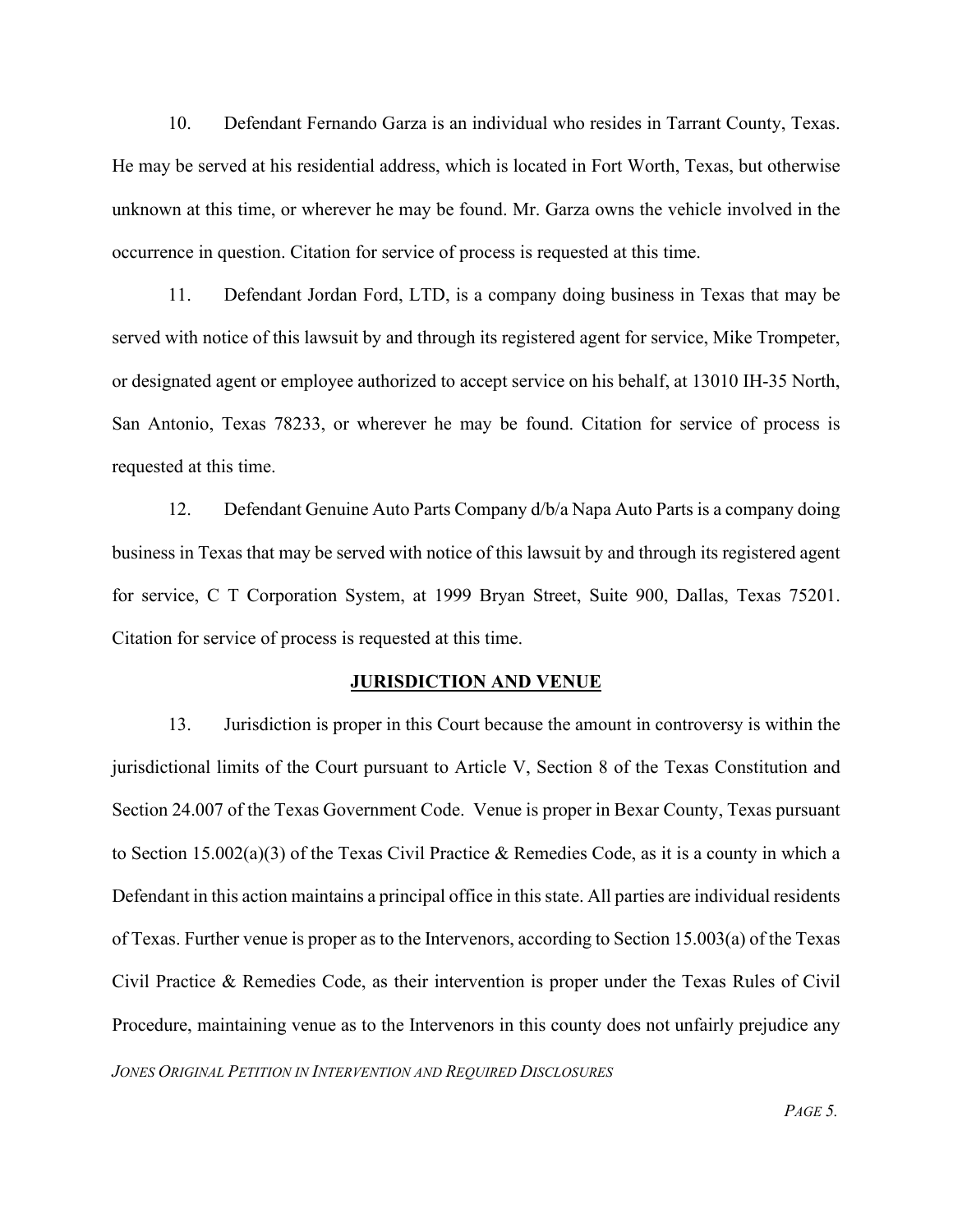other party to the suit, Intervenors have an essential need to have their claims tried in this case and county, which is fair and convenient for all parties to the suit.

14. This Court has personal jurisdiction over the parties. All the parties are either individual residents of the State of Texas, have a principal place of business in Texas, have sufficient minimum contacts with the State of Texas, and/or have purposefully availed themselves of the laws and markets of the State of Texas so as to not offend traditional notions of fair play and substantial justice.

15. Defendant NAPA Auto Parts engages in and transacts business in the State of Texas and maintains sufficient minimum contacts with the State of Texas. It was in the course of Defendant NAPA Auto Parts' business that it was in the State of Texas and participated in and/or sponsored Airport Race Wars 2, where this incident occurred. The Intervenors' causes of actions are connected with, or related to, or lie in the wake of Defendant NAPA Auto Parts' business activities in Texas. Defendant NAPA Auto Parts and its employees acting in the course and scope of their employment, committed torts subject to jurisdiction under the Texas Long-arm Statute by engaging in dangerous and unsafe conduct in Texas, which endangered the public and were a cause of the Plaintiff's injuries, as further set forth herein.

#### **BASIS OF INTERVENTION**

*JONES ORIGINAL PETITION IN INTERVENTION AND REQUIRED DISCLOSURES* 16. As with the Plaintiffs, Intervenors attended the Airport Race Wars 2 event they expected to provide a safe "family friendly" day on October 23, 2021, when a race vehicle lost control, leaving the racecourse through an unbarricaded area, and crashing into the area designated for spectators where Intervenors Chance Jones, his girlfriend, and their children were watching the race. The Defendants named above, also named as Defendants in this incident by the Plaintiffs,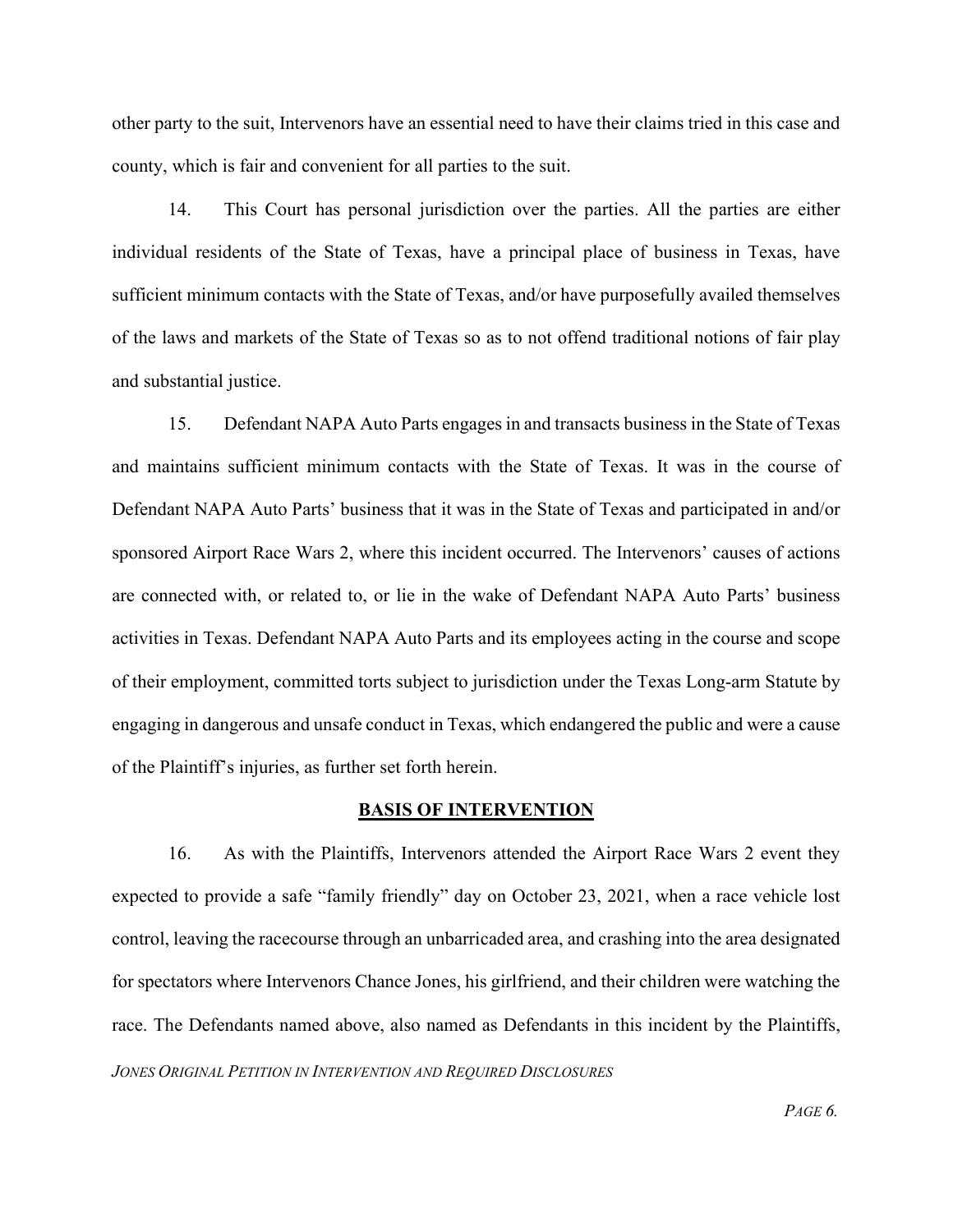are directly responsible for the catastrophic injuries to the Intervenors herein and the death of minor intervenor DIT.

17. The resolution of Intervenors' claims will have a material and substantial impact on the Intervenors' rights and ability to obtain their rights to compensation for their damages. Therefore, they have a legal and justiciable interest in this case. That interest is justiciable, as they could have brought all or part of the claims in their own names. Rather than complicate the case, intervention under the facts greatly serves judicial efficiency and economy as the same torts caused multiple injuries and it would be inefficient and potentially inequitably inconsistent to try these matters separately. Therefore, Intervenors have the legal and equitable right to freely intervene.

#### **FACTUAL BACKGROUND**

18. In the afternoon October 23rd, 2021, Chance Jones and Katie Walls took their three children to attend an event advertised as "family friendly fun," Race Wars 2. The family brought with them a red pop-up canopy to shield themselves from the rays of the Texas sun and some chairs to sit in and watch. Like many other spectators, they brought a grill and were cooking some food for their group as they watched cars races together throughout the day from the area designated by organizers as the viewing area.

*JONES ORIGINAL PETITION IN INTERVENTION AND REQUIRED DISCLOSURES* 19. Chance could smell the grill going and he was going to get some of the sausages that had just finished cooking, when a friend yelled to run. Chance already holding his three month old daughter, reached for his four year old son, grabbing him by the collar, and tossed his two youngest children out of the way, but he was unable to avoid the 1990 Mustang barreling down on him, his family, and his friends. Katie was not far from Chance and saw him rescuing the two youngest. She could also see six-year-old DIT who was running towards her for safety, but she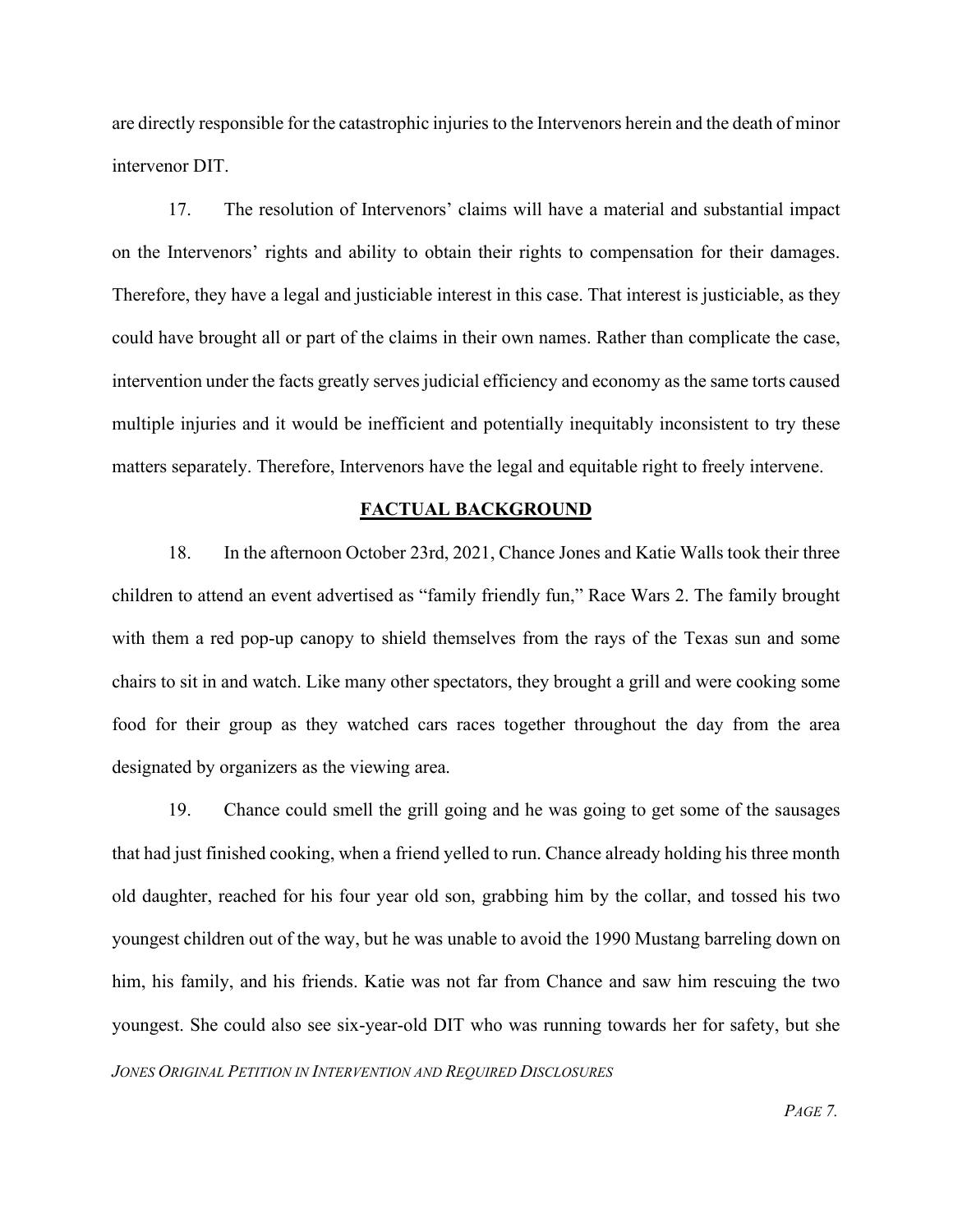had no time to react as she watched the Mustang run over him just moments before running into her.

20. The Mustang, driven by Defendant Michael Gonzales, and believed to be owned by a currently unidentified individual, crashed through the crowd of spectators, striking Chance, his girlfriend Katie, minor Intervenor DIT, another child, and another woman. The Mustang demolished the canopy that the Intervenors were under, and slammed into adjacent vehicles, coming to a stop.



21. Race Wars 2 was an event promoted, organized, and run by Defendant FDP. The event was billed as a "no prep" drag race. In a normal, or prepped, drag race, the race surface is treated with a traction compound that acts as an adhesive bonding rubber to the concrete surface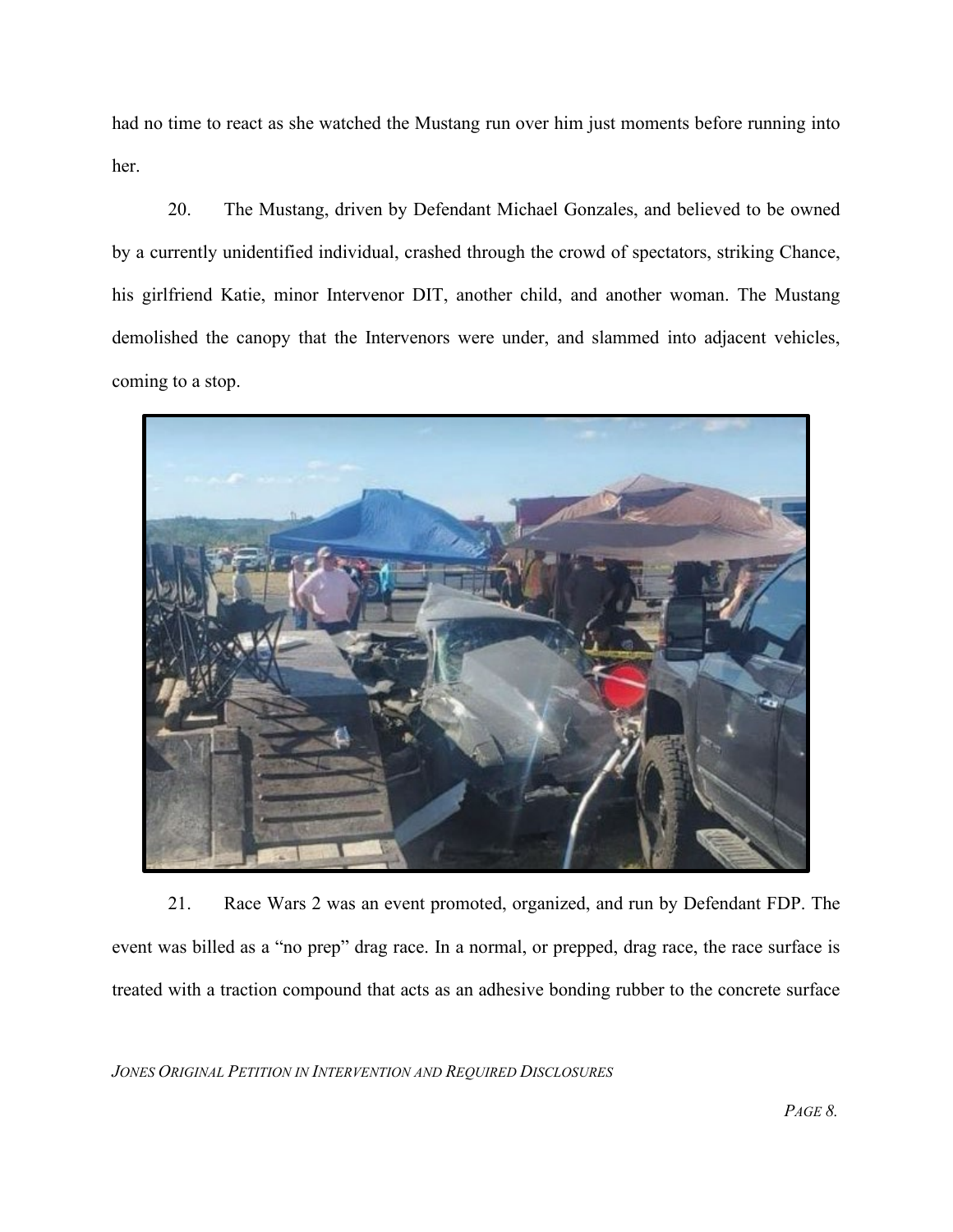and making the surface sticky. No prep races are meant to mimic street racing conditions and often have a "grudge racing" mentality. Drivers are known, given the slicker surface, to lose control in no-prep races, but many drivers also tend to "pedal through" loss of traction to stay in the race. Racers and those familiar with no-prep drag racing refer to the "never-lift mentality" that racers often have in these races. This means that they do not let up on the gas when they lose traction but keep the pedal down to try and stay in the race.

22. Based on information and belief, Defendant established cones as a caution area warning, and several feet closer to the track established water-filled roadway barriers. Since no spectator stands were provided, FDP permitted and encouraged spectators to set up in a "tailgate style" behind the barricades and cones, which Intervenors' group did.



*JONES ORIGINAL PETITION IN INTERVENTION AND REQUIRED DISCLOSURES* 23. Spectators can be seen on the opposite side of the racetrack, behind the barriers, in the photo above, which shows the Mustang going out of control and angling toward the crowd. Unfortunately, event organizers, including Defendant FDP failed to continue the barrier system to the finish line and past it. Defendant Gonzales, after losing control of his car, continued off the track through an area where the barricades had not been placed at or just after the finish line. As a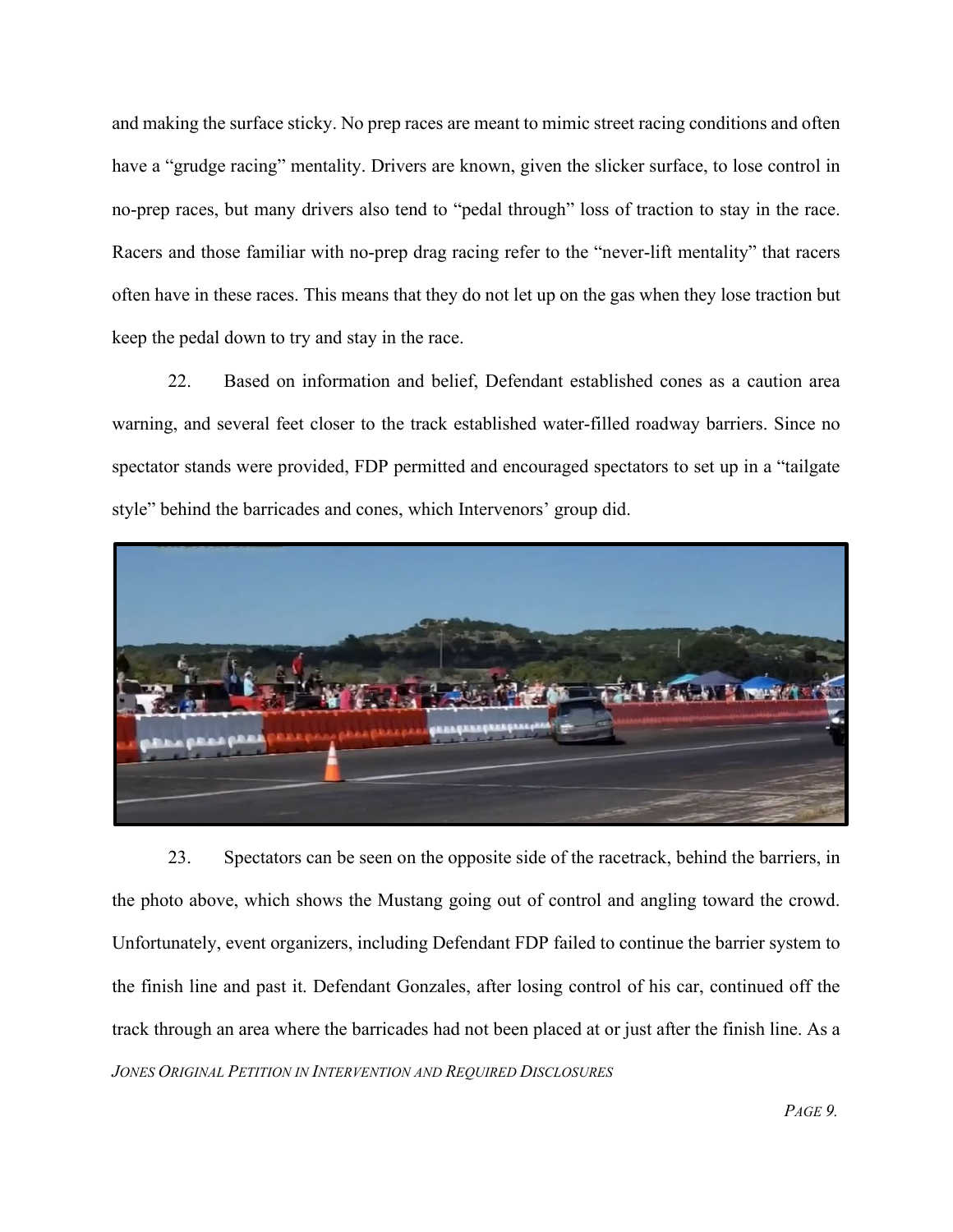result, Defendant Gonzales's car crashed into families watching the race, including Chance Jones, Katie Walls, and their children.

24. As a result of the collision, Chance, Katie, JDJ, and GMJ suffered severe personal injuries and DIT was killed.

## **NEGLIGENCE OF DEFENDANTS FDP, DUNAGAN, and DUNAGAN d/b/a AIRPORT RACE WARS 2**

25. At the time and on the occasion in question, Defendants FDP, Dunagan, and Dunagan d/b/a Airport Race Wars 2 failed to use ordinary care by various acts and omissions, including the following, each of which singularly or in combination with others, was a proximate cause of the occurrence in question:

- (a) In failing to provide a safe location for spectators, who are business invitees, to observe the event;
- (b) By failing to submit safety plans for the event to a qualified safety expert;
- (c) By failing to establish proper safety measures, including adequate barriers, to protect spectators;
- (d) By failing to install proper barricades extending through and past the finish line (i.e., the "big end"), where it is reasonable to expect vehicles to still be travelling at a high rate of speed;
- (e) By allowing and encouraging spectators to set up in an unsafe area;
- (f) In failing to provide proper crowd control;
- (g) By failing inspect the track for hazards to participants and spectators;
- (h) By failing to ensure that the race vehicles were in good working order;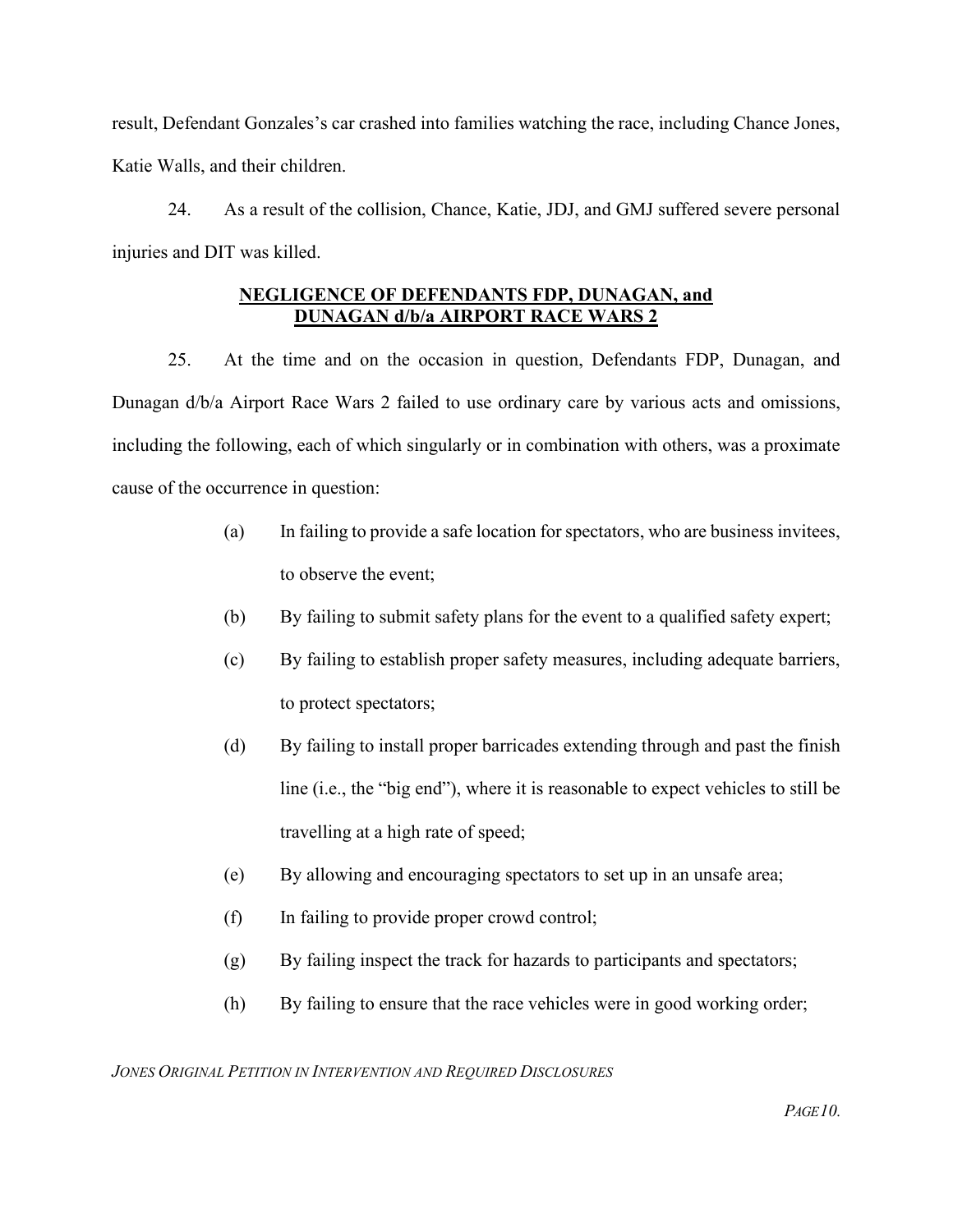- (i) In failing to properly screen the contestants and vehicles;
- (j) In failing to enforce any and all safety plans;
- (k) By failing to follow established safety practices; and
- (l) any other acts of negligence revealed as discovery progresses.

26. As a result of the failures and acts described above, Defendants were negligent and such negligence was a proximate and producing cause of the occurrence in question and the resulting injuries and damages set forth herein.

## **NEGLIGENCE OF DEFENDANT GONZALES**

27. At the time and on the occasion in question, Defendant Gonzales failed to use ordinary care by various acts and omissions, including the following, each of which singularly or in combination with others, was a proximate cause of the occurrence in question:

- (a) by failing to control his rate of speed;
- (b) by failing to keep a proper lookout;
- (c) by failing to make a timely application of his brakes;
- (d) by failing to control his vehicle;
- (e) by making an unsafe movement;
- (f) by failing to take proper evasive action; and
- (g) any other acts of negligence revealed as discovery progresses.

28. By failing to operate his vehicle as described above, Defendant violated one or more safety rules, which amount to negligence, and such negligence was a proximate and producing cause of the occurrence in question and the resulting injuries and damages.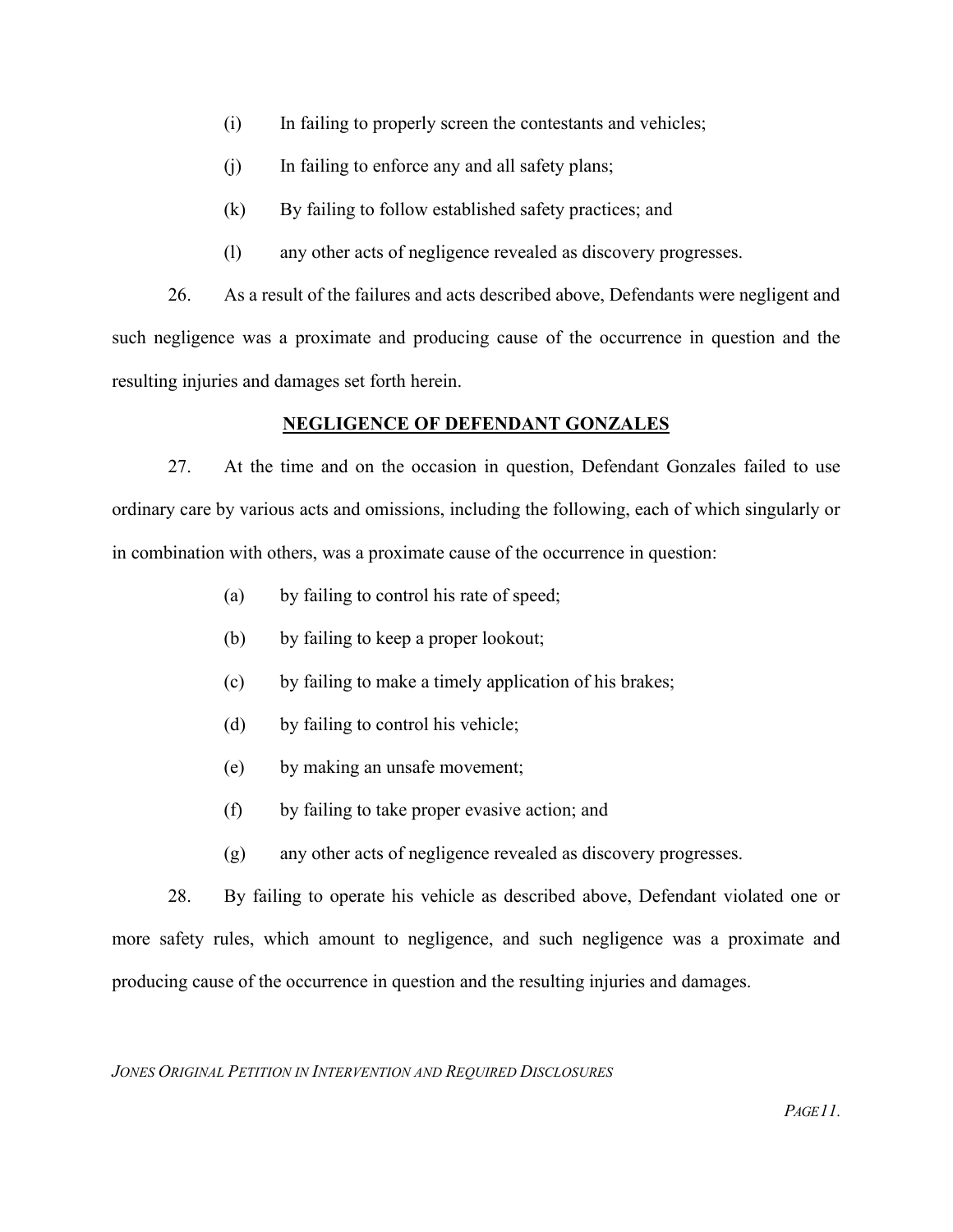## **NEGLIGENCE AND NEGLIGENT ENTRUSTMENT OF FERNANDO GARZA**

29. Intervenors allege that Defendant FERNANDO GARZA gave an improperly maintained vehicle to driver, Defendant MICHAEL GONZALES, and further, Defendant GARZA failed to adequately train and/or verify the experience and capabilities of Defendant GONZALES. Further, Intervenors contend that Defendant GONZALES was a reckless, incompetent, or impaired/intoxicated driver, which was known to Defendant FERNANDO GARZA. As a direct and proximate result of these acts and/or omissions of negligence, Intervenors were caused to suffer the severe injuries set forth below.

## **NEGLIGENCE OF DEFENDANT JORDAN FORD, LTD and GENUINE PARTS COMPANY d/b/a NAPA AUTO PARTS**

30. At the time and on the occasion in question, Defendants JORDAN FORD, LTD and GENUINE PARTS COMPANY d/b/a NAPA AUTO PARTS failed to use ordinary care by various acts and omissions, including the following, each of which singularly or in combination with others, was a proximate cause of the occurrence in question:

- (a) In failing to properly vet the sponsored activity for safety;
- (b) Failing to protect the invitees with traffic barriers;
- (c) Failing to adequately screen the contestants;
- (d) Failing to ensure the vehicles were in proper working order;
- (e) Failing to provide proper security; and
- (f) All other acts of negligence and/or omissions revealed as discovery progresses and to be proven at the time of trial.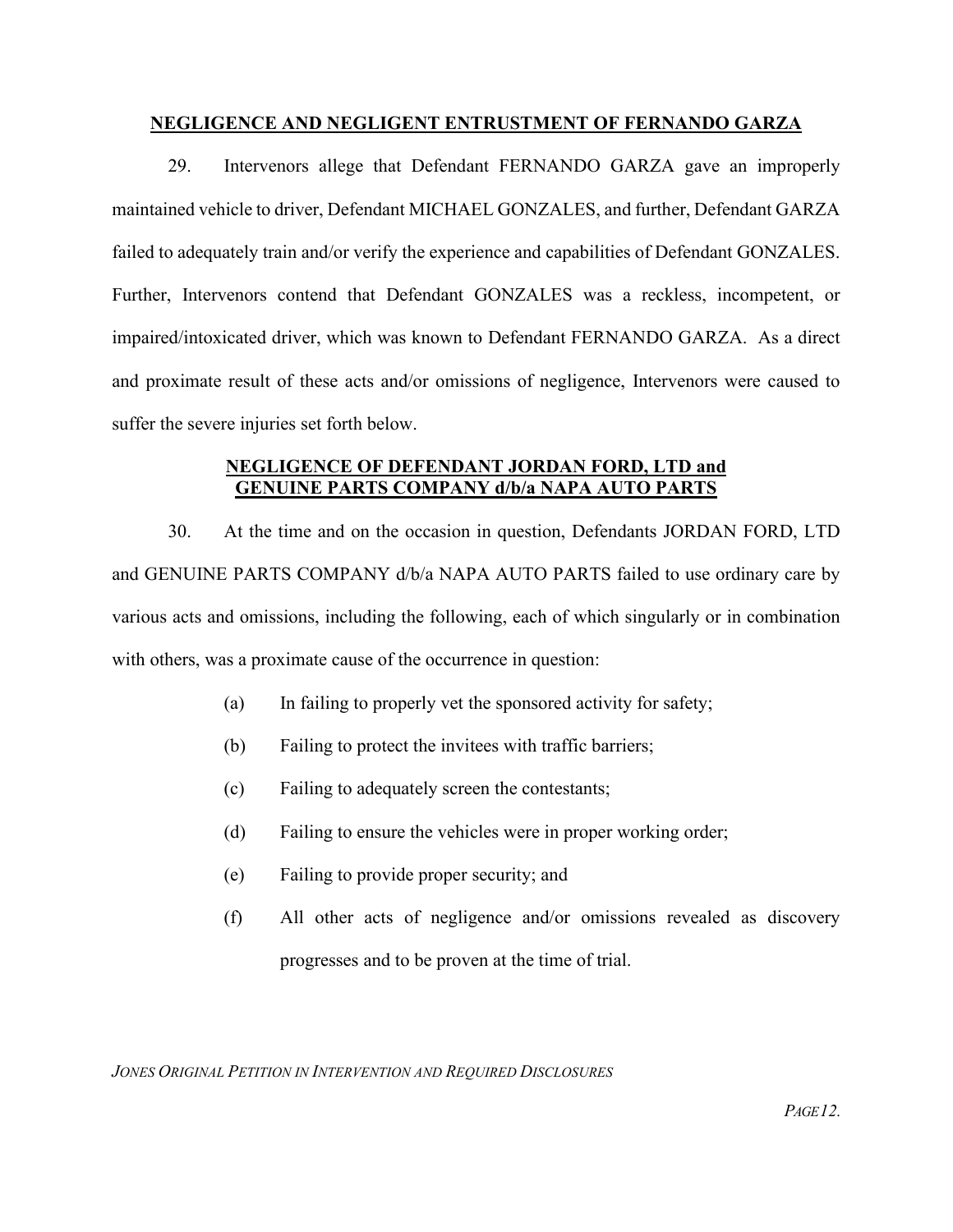31. As a result of the failures and acts described above, Defendants were negligent and such negligence was a proximate and producing cause of the occurrence in question and the resulting injuries and damages set forth herein.

32. Further based on information and belief, Intervenors contend that Defendants JORDAN FORD and NAPA AUTO PARTS were engaged in a Joint Venture with Defendants FDP, ROSS DUNAGAN, and/or ROSS DUNAGAN d/b/a AIRPORT RACE WARS 2. Intervenors contend that Defendants JORDAN FORD and NAPA AUTO PARTS had an agreement with Defendants FDP, ROSS DUNAGAN, and/or ROSS DUNAGAN d/b/a AIRPORT RACE WARS 2, and that the agreement had or created (1) a community of interest in the venture, (2) an agreement to share profits and losses and (3) a mutual right of control or management of the venture.

33. Alternatively, Intervenors contend that Defendants JORDAN FORD and NAPA AUTO PARTS were engaged in a Joint Enterprise with Defendants FDP, ROSS DUNAGAN, and/or ROSS DUNAGAN d/b/a AIRPORT RACE WARS 2. Intervenors contend that Defendants JORDAN FORD and NAPA AUTO PARTS had (1) an agreement with Defendants FDP, ROSS DUNAGAN, and/or ROSS DUNAGAN d/b/a AIRPORT RACE WARS 2, (2) a common purpose to be carried out by the group, (3) a community of pecuniary interest in that purpose, among the members, and (4) an equal right to a voice in the direction of the enterprise, which gives an equal right of control.

34. Under the theorie of joint enterprise and joint venture, each party thereto is considered an agent of the other and thereby each is held responsible for the negligent acts of the other.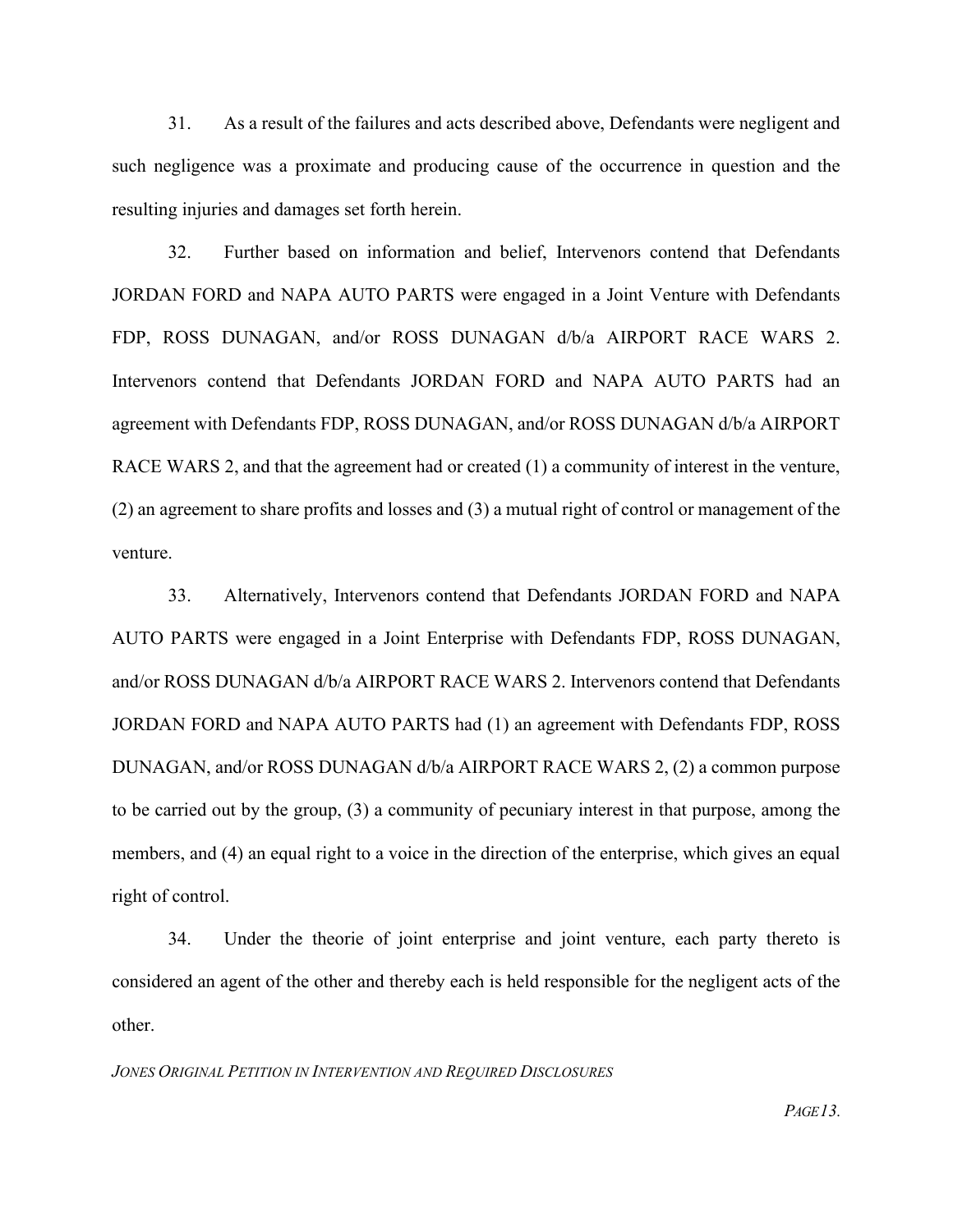#### **INTERVENORS' DAMAGES**

35. Intervenor Chance Jones is seeking to recover from Defendants the following

damages for his personal injuries:

- (a) Physical pain sustained in the past;
- (b) Physical pain that, in reasonable probability, Intervenor will sustain in the future;
- (c) Mental anguish sustained in the past;
- (d) Mental anguish that, in reasonable probability, Intervenor will sustain in the future;
- (e) Physical impairment sustained in the past;
- (f) Physical impairment that, in reasonable probability, Intervenor will sustain in the future;
- (g) Disfigurement sustained in the past;
- (h) Disfigurement that, in reasonable probability, Intervenor will sustain in the future;
- (i) Loss of wage-earning capacity sustained in the past;
- (j) Loss of wage-earning capacity that, in reasonable probability, Intervenor will sustain in the future;
- (k) Medical care expenses sustained in the past; and
- (l) Medical care expenses that, in reasonable probability, Intervenor will require in the future.
- 36. As a direct and proximate result of Defendants' conduct, Intervenors Chance Jones

and Delia Jones have suffered damages for the wrongful death of DIT as follows:

(a) Loss of companionship and society sustained in the past and which will reasonably be sustained in the future;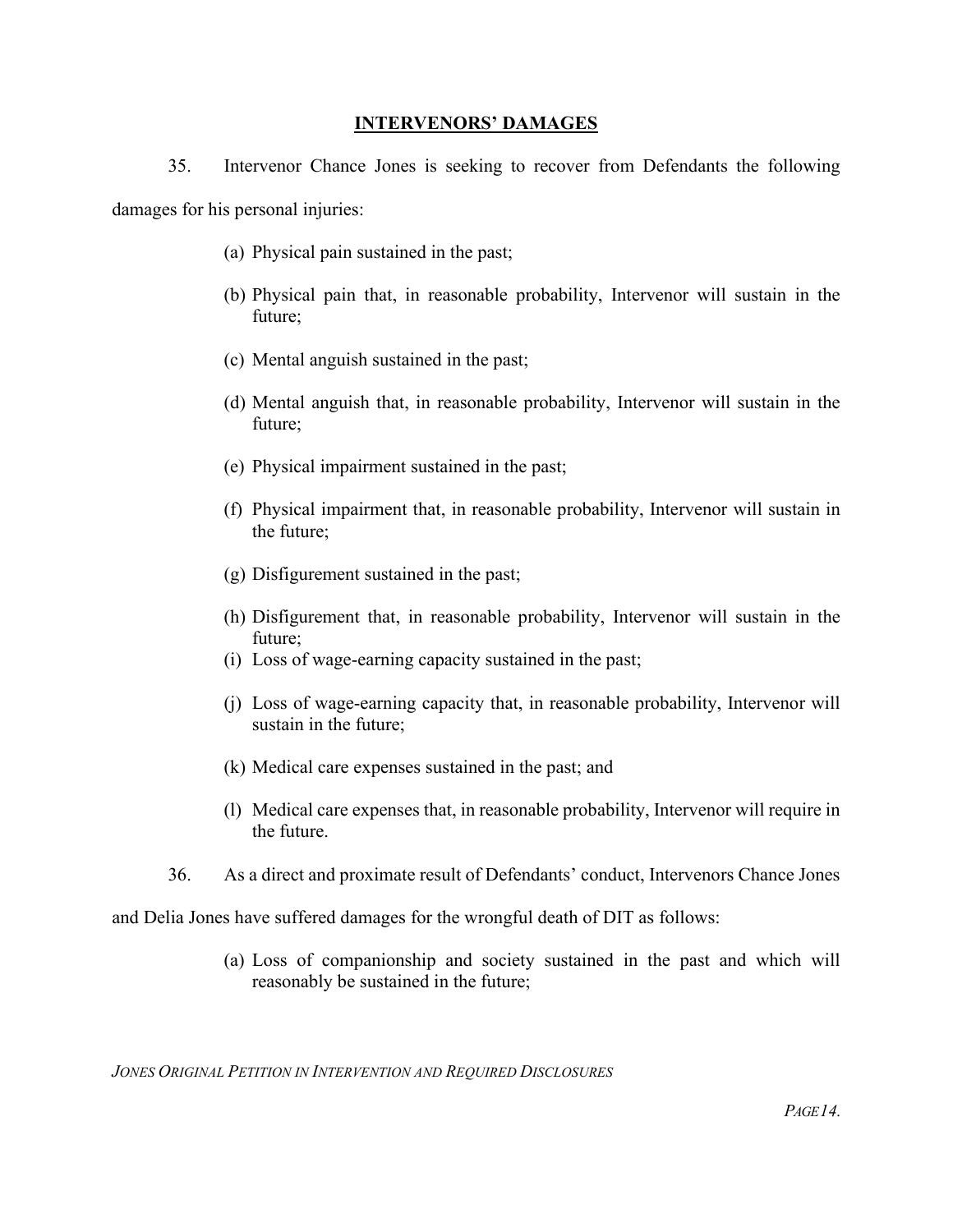- (b) Mental anguish sustained in the past and which will reasonably be sustained in the future;
- 37. Intervenor Mary Kate Walls is seeking to recover from Defendants the following

damages for her personal injuries:

- (a) Physical pain sustained in the past;
- (b) Physical pain that, in reasonable probability, Intervenor will sustain in the future;
- (c) Mental anguish sustained in the past;
- (d) Mental anguish that, in reasonable probability, Intervenor will sustain in the future;
- (e) Physical impairment sustained in the past;
- (f) Physical impairment that, in reasonable probability, Intervenor will sustain in the future;
- (g) Disfigurement sustained in the past;
- (h) Disfigurement that, in reasonable probability, Intervenor will sustain in the future;
- (i) Loss of wage-earning capacity sustained in the past;
- (j) Loss of wage-earning capacity that, in reasonable probability, Intervenor will sustain in the future;
- (k) Medical care expenses sustained in the past;
- (l) Medical care expenses that, in reasonable probability, Intervenor will require in the future;
- (m)Medical care expenses Intervenor Walls sustained in the past for the medical care of GMJ in the past; and
- (n) Medical care expenses that, in reasonable probability, Intervenor Walls will sustain in the future for the medical care of GMJ, until GMJ's 18<sup>th</sup> birthday.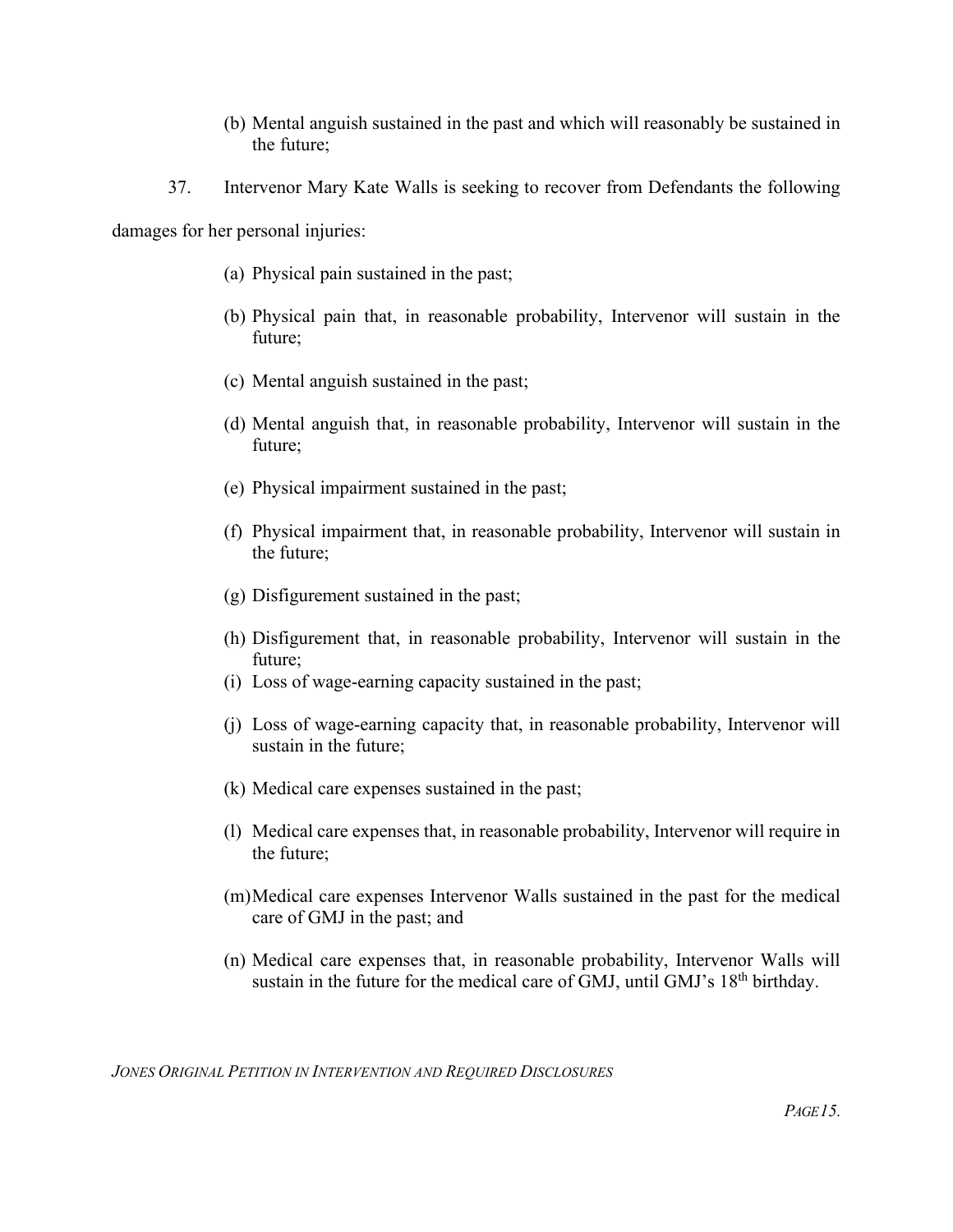38. Intervenor Mary Kate Walls, as next friend of GMJ, is seeking to recover from Defendants the following damages for GMJ's personal injuries:

- (a) Physical pain GMJ sustained in the past;
- (b) Physical pain that, in reasonable probability, GMJ will sustain in the future;
- (c) Mental anguish GMJ sustained in the past;
- (d) Mental anguish that, in reasonable probability, GMJ will sustain in the future;
- (e) Physical impairment GMJ sustained in the past;
- (f) Physical impairment that, in reasonable probability, GMJ will sustain in the future;
- (g) Disfigurement GMJ sustained in the past;
- (h) Disfigurement that, in reasonable probability, GMJ will sustain in the future;
- (i) Loss of wage-earning capacity that, in reasonable probability, GMJ will sustain in the future; and
- (j) Medical care expenses that, in reasonable probability, GMJ will require after her 18<sup>th</sup> birthday.
- 39. Intervenor Delia Jones is seeking to recover from Defendants the following

damages for the medical treatment to her son, JDJ, for which she is responsible:

- (a) Medical care expenses Intervenor Delia Jones sustained in the past for the medical care of JDJ in the past; and
- (b) Medical care expenses that, in reasonable probability, Intervenor Delia Jones will sustain in the future for the medical care of JDJ, until JDJ's 18<sup>th</sup> birthday
- 40. Intervenor Delia Jones, as next friend of JDJ, is seeking to recover from Defendants

the following damages for JDJ's personal injuries:

(k) Physical pain JDJ sustained in the past;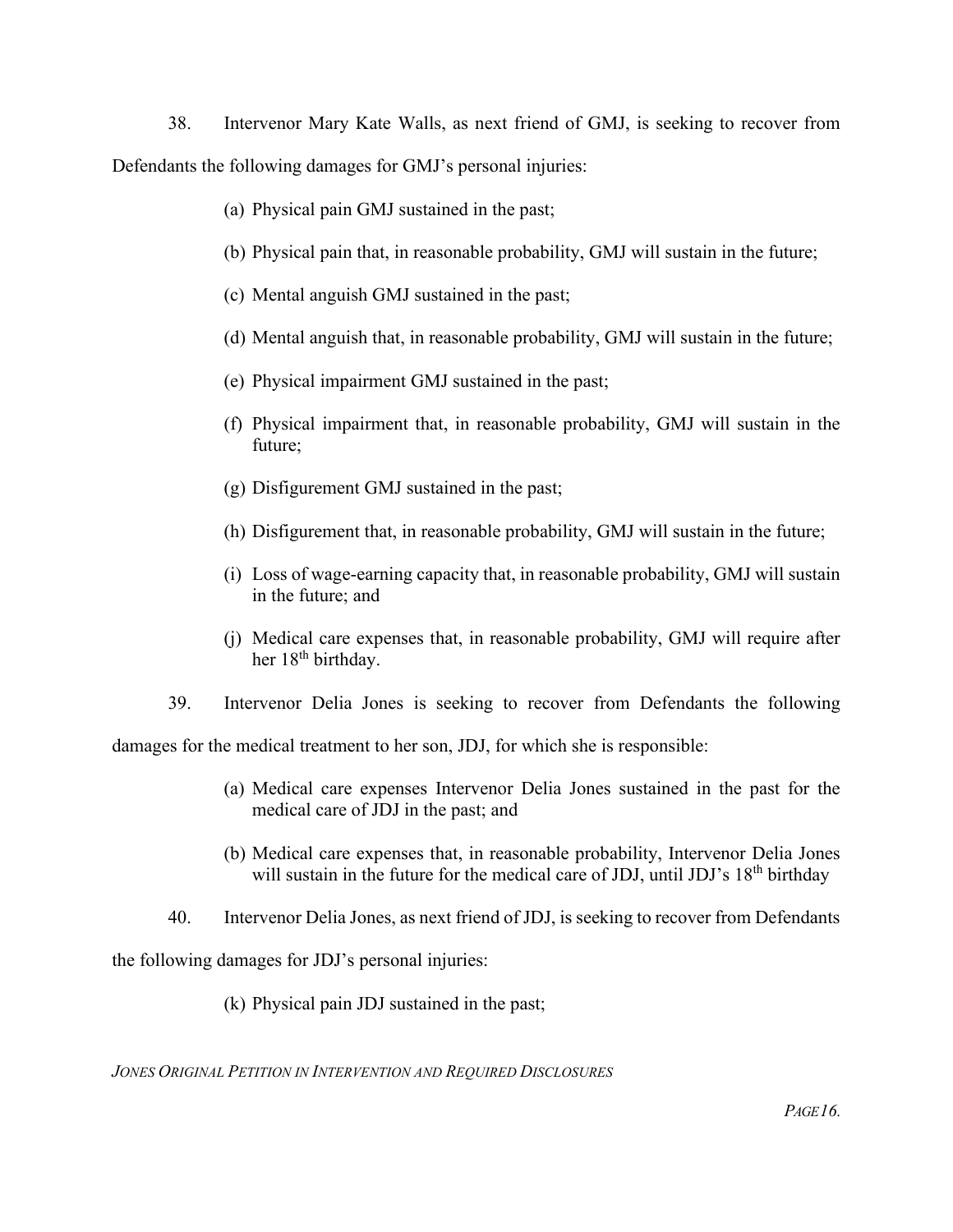- (l) Physical pain that, in reasonable probability, JDJ will sustain in the future;
- (m)Mental anguish JDJ sustained in the past;
- (n) Mental anguish that, in reasonable probability, JDJ will sustain in the future;
- (o) Physical impairment JDJ sustained in the past;
- (p) Physical impairment that, in reasonable probability, JDJ will sustain in the future;
- (q) Disfigurement JDJ sustained in the past;
- (r) Disfigurement that, in reasonable probability, JDJ will sustain in the future;
- (s) Loss of wage-earning capacity that, in reasonable probability, JDJ will sustain in the future; and
- (t) Medical care expenses that, in reasonable probability, JDJ will require after her 18<sup>th</sup> birthday.

#### **Bystander Damages**

41. Intervenors Chance Jones, Katie Walls, JDJ, and GMJ were each at the scene of this incident and contemporaneously witnessed injuries to a closely related victim, including each other and DIT, and therefore, have and will suffer mental anguish damages in the past and future.

#### **Survival Damages**

42. Intervenor Chance Jones as the representative of the Estate of DIT brings this action pursuant to Section 71.021 of the Texas Civil Practice and Remedies Code, commonly referred to as the "Survival Statute." Intervenor Chance Jones would show that DIT had a knowledge of his impending death and was likely not killed instantly in the incident in question. The following damages survived to his estate, for which Intervenor Chance Jones as the representative of the Estate of DIT seeks recovery: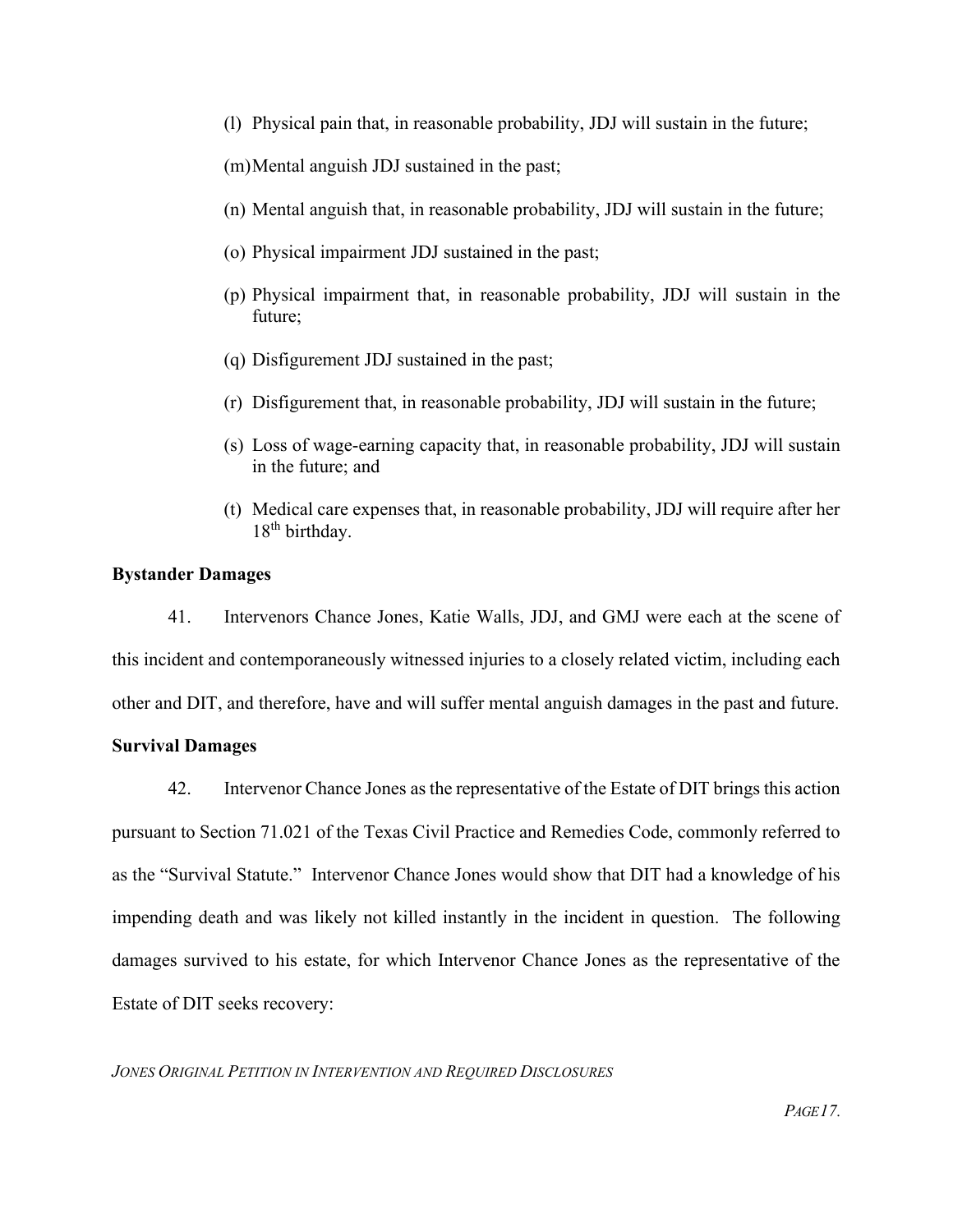- a. Physical pain and mental anguish;
- b. Medical Expenses, if any; and
- c. Funeral and burial expenses.

#### **GROSS NEGLIGENCE AND EXEMPLARY DAMAGES**

43. The above-mentioned acts of negligence on the part of Defendants were of such character as to make Defendants guilty of gross negligence. Defendants' acts of negligence when viewed objectively from the standpoint of Defendants, involved an extreme degree of risk, considering the probability and magnitude of the potential harm to others. Defendants had actual, subjective awareness of this risk, but nevertheless proceeded with conscious indifference to the rights, safety, and welfare of Intervenors. The gross negligence of Defendants was a proximate cause of the collision and of the damages suffered by Intervenors. As a result of Defendants' gross negligence, Intervenors seek and are entitled to an award of exemplary damages.

## **REQUIRED DISCLOSURES**

44. Pursuant to Rule 194, you must make initial disclosures of the information or material described in Rule 194.2 of the Texas Rules of Civil Procedure, within thirty (30) days after filing of the first answer or general appearance, unless different time is set by the parties' agreement or court order.

## **NOTICE UNDER RULE 193.7 OF TRCP**

45. Intervenors hereby give all parties notice that any and all documents and things produced by any Defendant may be used at any pre-trial and/or trial without the necessity of authenticating the same.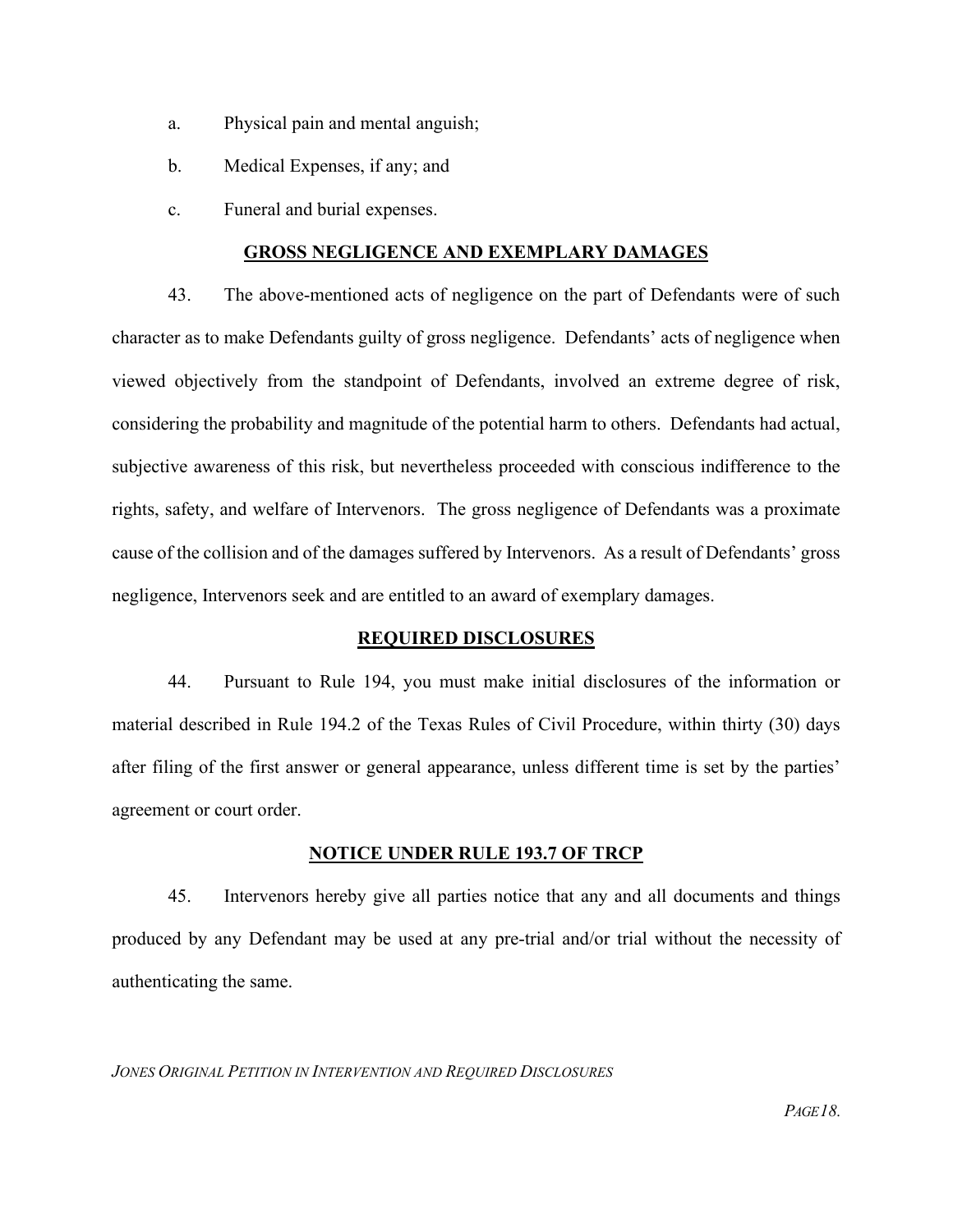## **INTERVENORS JOIN IN PLAINTIFFS' REQUEST FOR A TEMPORARY INJUNCTION AND DEMAND FOR DEFENDANTS TO PRESERVE EVIDENCE**

46. Intervenors join in the Plaintiffs' requests for the preservation of evidence, found in Part XIX of the Plaintiff's Original Petition and in the request for a temporary injunction found in Part XVIII of the Plaintiff's Original Petition.

## **PRIVILEGE LOG REQUEST**

47. If Defendants seek to exclude from discovery any information, documents or tangible things sought by claiming that material or information otherwise responsive to this written discovery is privileged, accept this as Intervenors request for a privilege log that generally identifies and/or describes the withheld information, documents, or tangible things pursuant to the TEXAS RULES OF CIVIL PROCEDURe.

## **JURY DEMAND**

48. Intervenors demand a jury trial and tenders the appropriate fee with this petition.

## **PRAYER**

49. By reason of the above and foregoing, Intervenors have been damaged in a sum within the jurisdictional limits of this Court.

50. WHEREFORE, Intervenors pray that Defendants be duly cited to appear and answer herein; and that upon final trial of this cause, Intervenors recover:

- 1. Judgment against Defendants for Intervenors' damages as set forth above;
- 2. interest on said judgment at the legal rate from the date of the judgment;
- 3. pre-judgment interest on Intervenors' damages as allowed by law;
- 4. costs of court; and